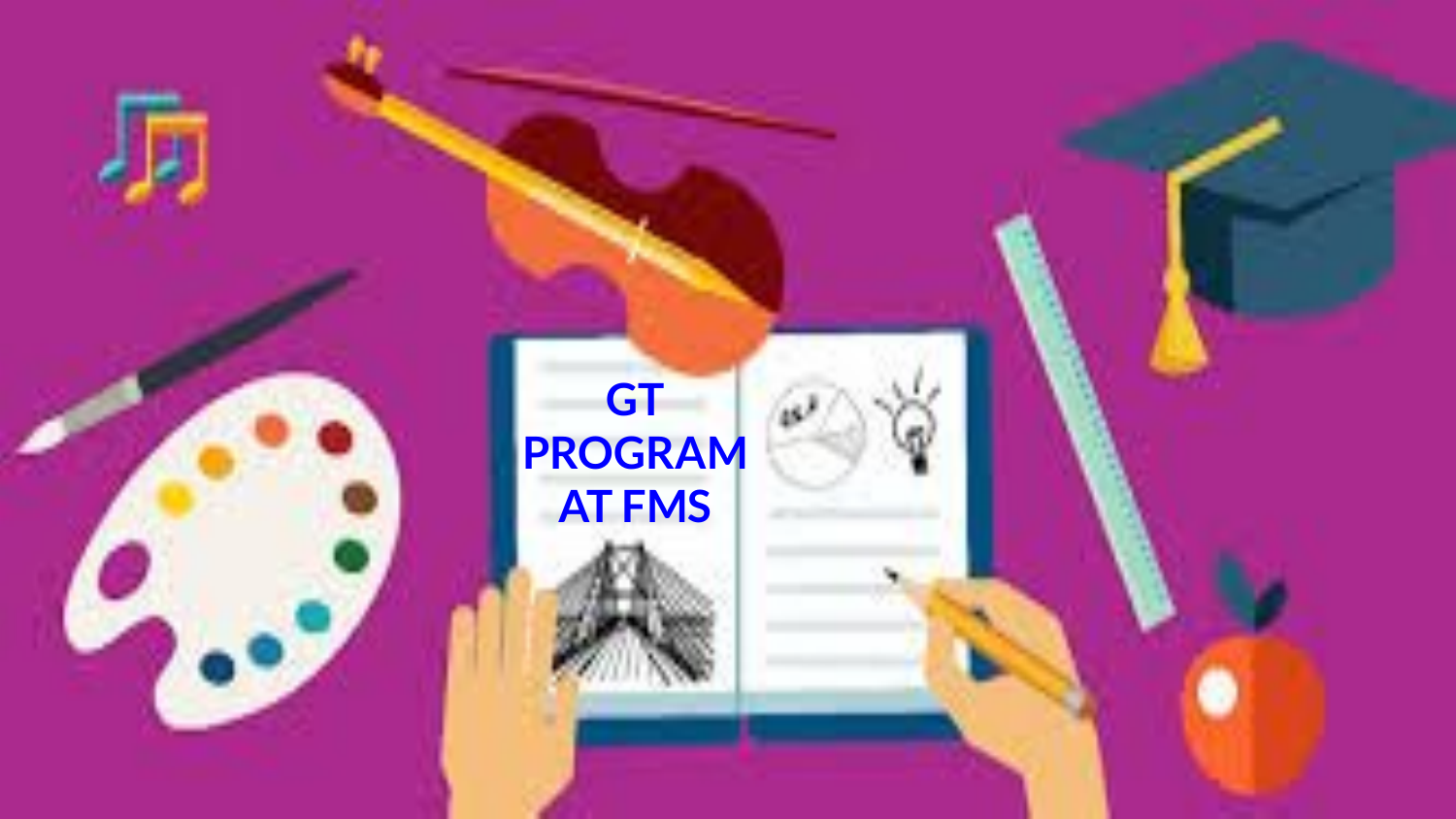# **Overview**



FISD GT Information, Qualification Overview and Testing Information

GT Services at FMS

Advanced Courses, GT Elective/SOAR Courses, Extra Opportunities, Field Trips

GT Coordinator Contact Information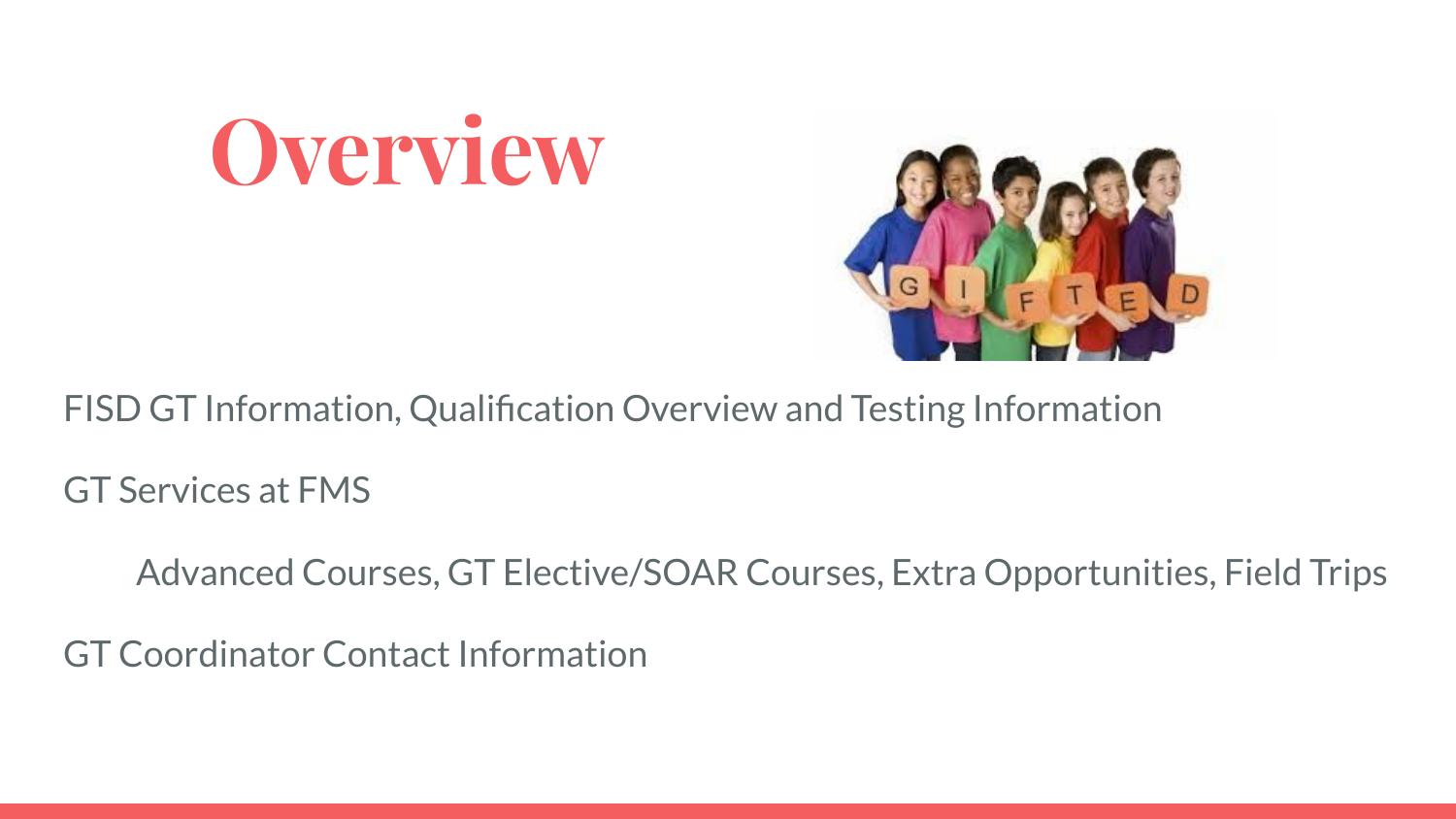## **GT Information**

The state's goal for G/T students is to ensure that those students who participate in G/T services demonstrate skills in self-directed learning, thinking, research, and communication. G/T students develop innovative products and sophisticated performances that reflect individuality and creativity and are targeted to an audience outside the classroom.

A gifted/talented student is a child or youth who performs at or shows the potential for performing at a remarkably high level of accomplishment when compared to others of the same age, experience, or environment and who

- exhibits high performance capability in an intellectual, creative, or artistic area;
- possesses an unusual capacity for leadership; or
- $\bullet$  excels in a specific academic field. (Texas Education Code  $\S 29.121$ )

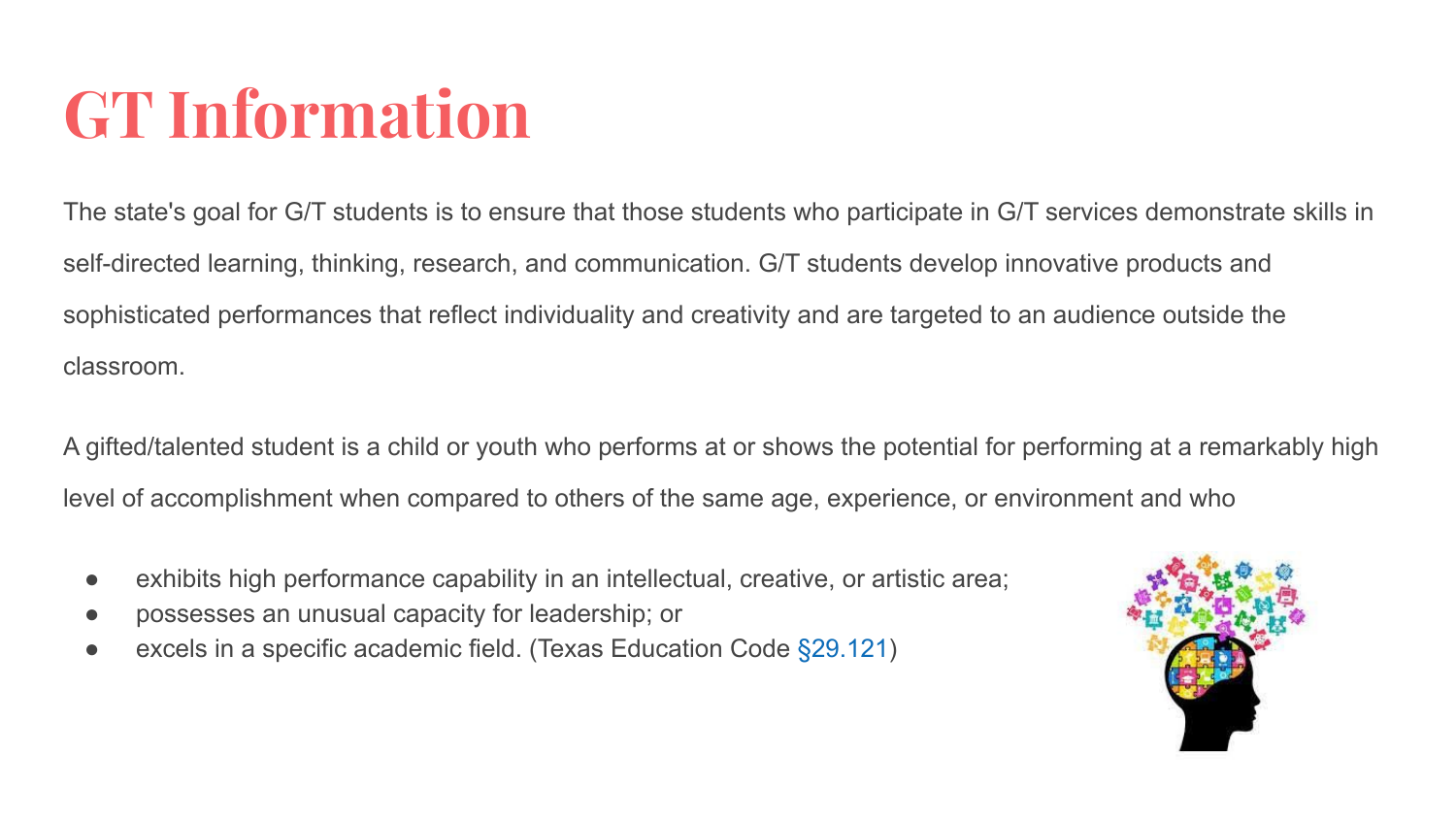# **How does a student get into the GT Program?**



\*Nominations can originate from teachers, parents or community members during the nomination period.

\*During the assessment process, a student profile is created with a minimum of three qualitative and quantitative instruments.

\*The Gifted/Talented committee makes a professional judgment based on the recorded student profile data. Parents of all screened students are notified of the committee decisions via US Mail.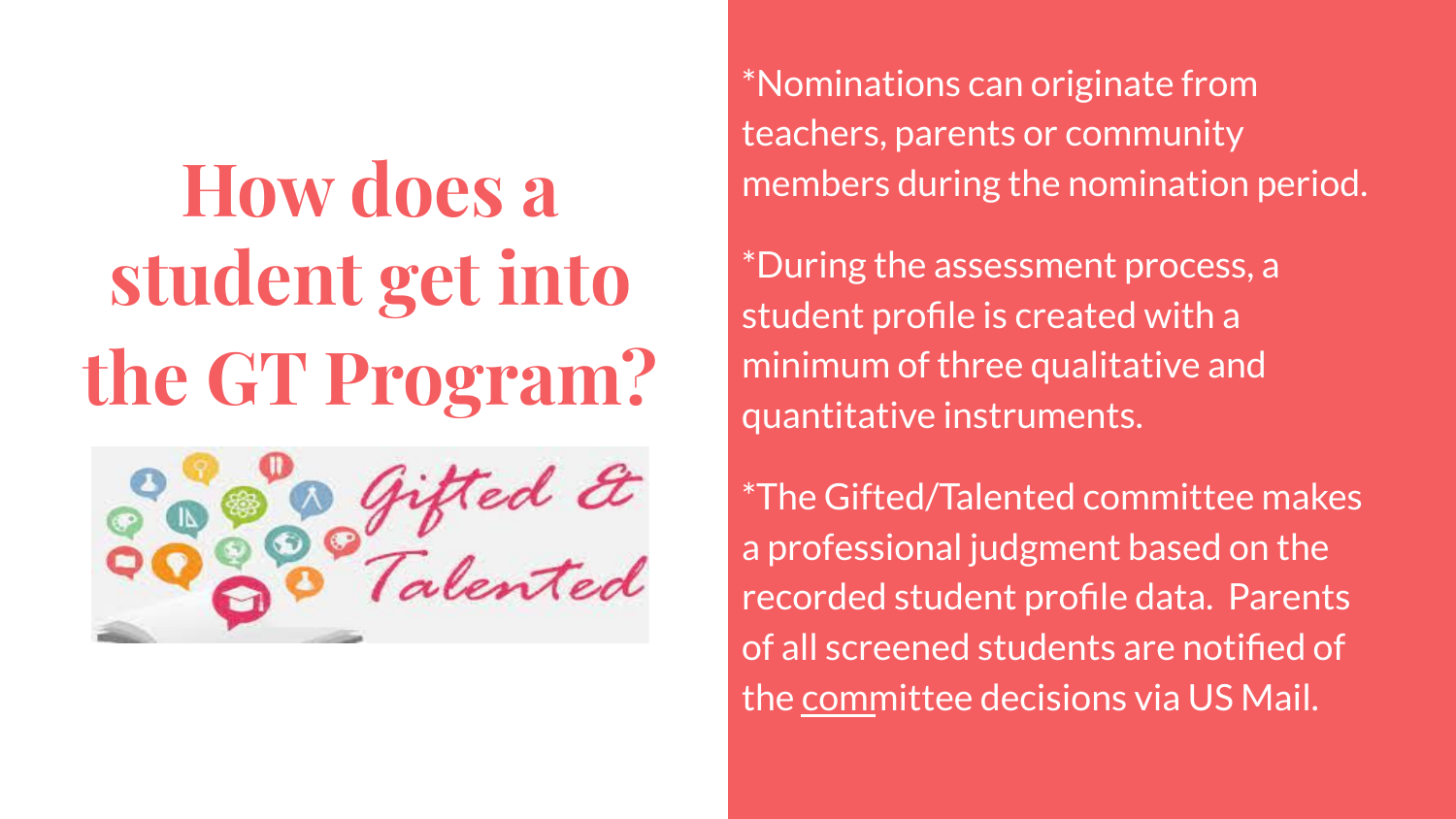**GT nomination deadline** 

**is October 8th.** 

Send student nomination information to Laura McCammon at lauram@fisd.org

 $\rightarrow$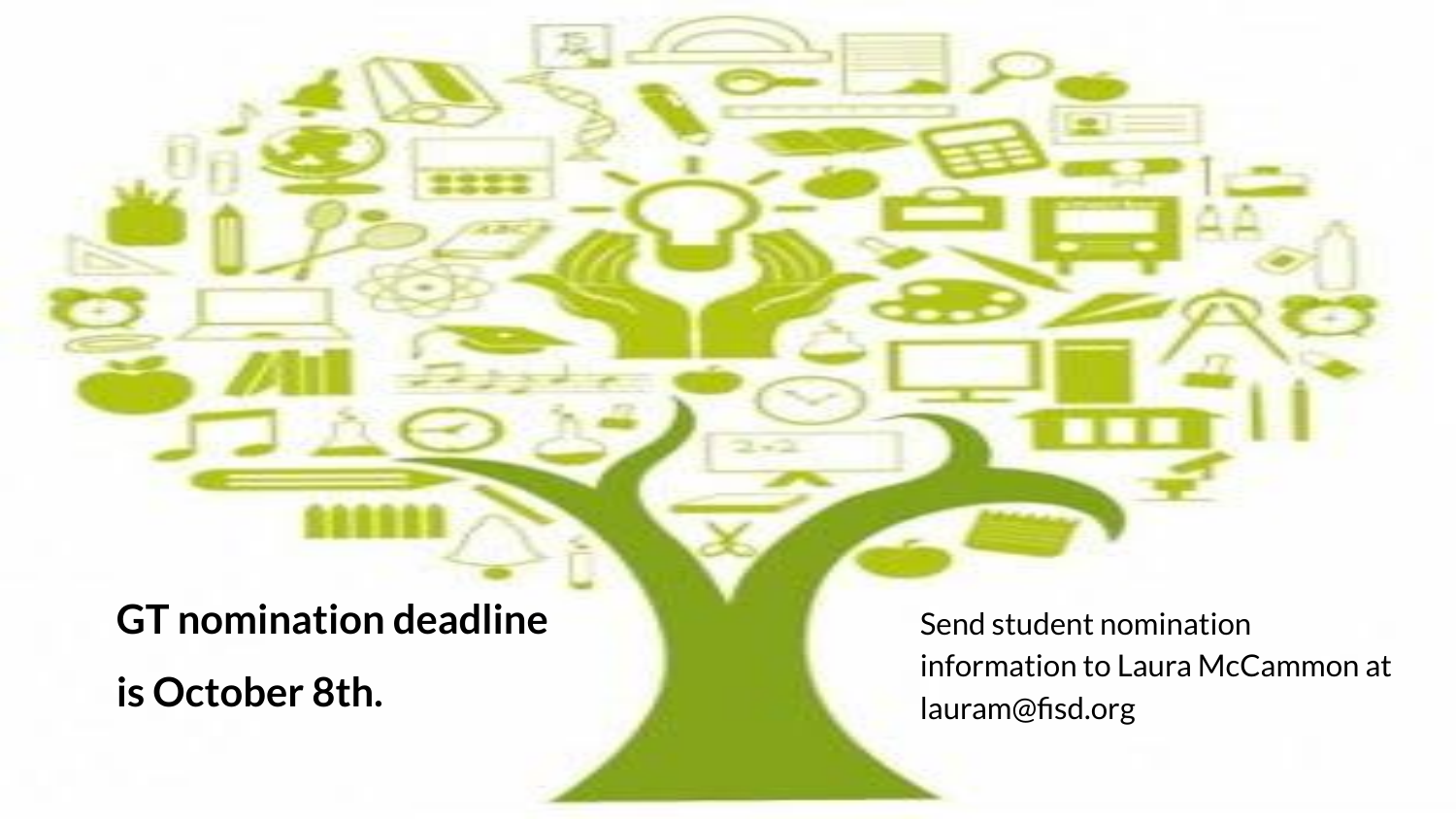# Overview of GT Services at FMS

\*All GT students are serviced in Advanced or Pre-AP courses through

- -Flexible grouping
- -Extension activities/assignments
- -Providing/encouraging extra opportunities
	- 6th grade Geography Bee
	- UIL Academic Competition
	- Scripps Spelling Bee

\*6th grade GT elective Course

- -Project based learning, stem activities and competitions
- -Incorporating career-based speakers

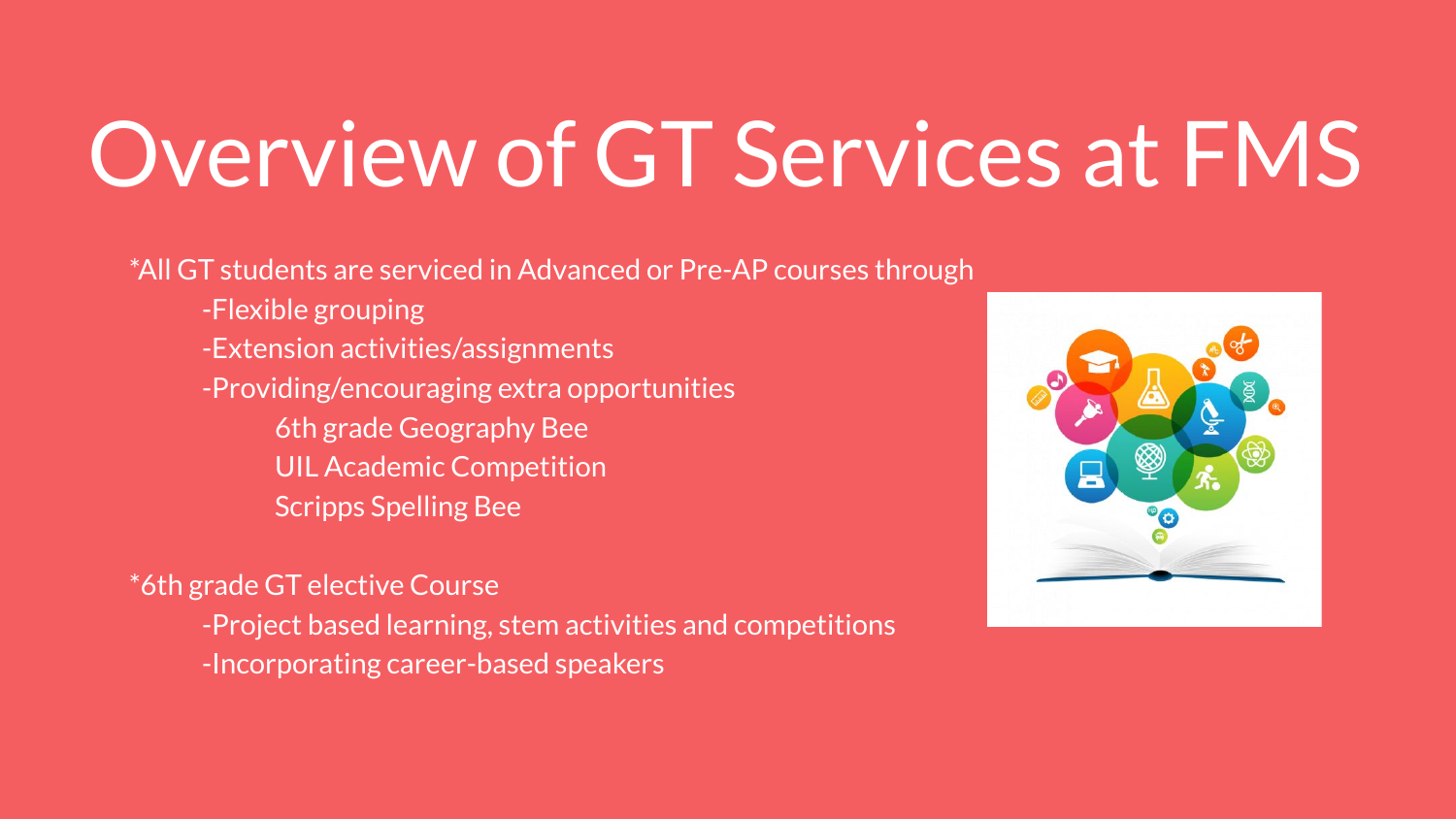### **GT Extras**

#### Field Trips

Field trips are being planned that factor in the safety for all students and teachers participating.

Details about the field trips and parent permission forms will be sent out once planning is complete.

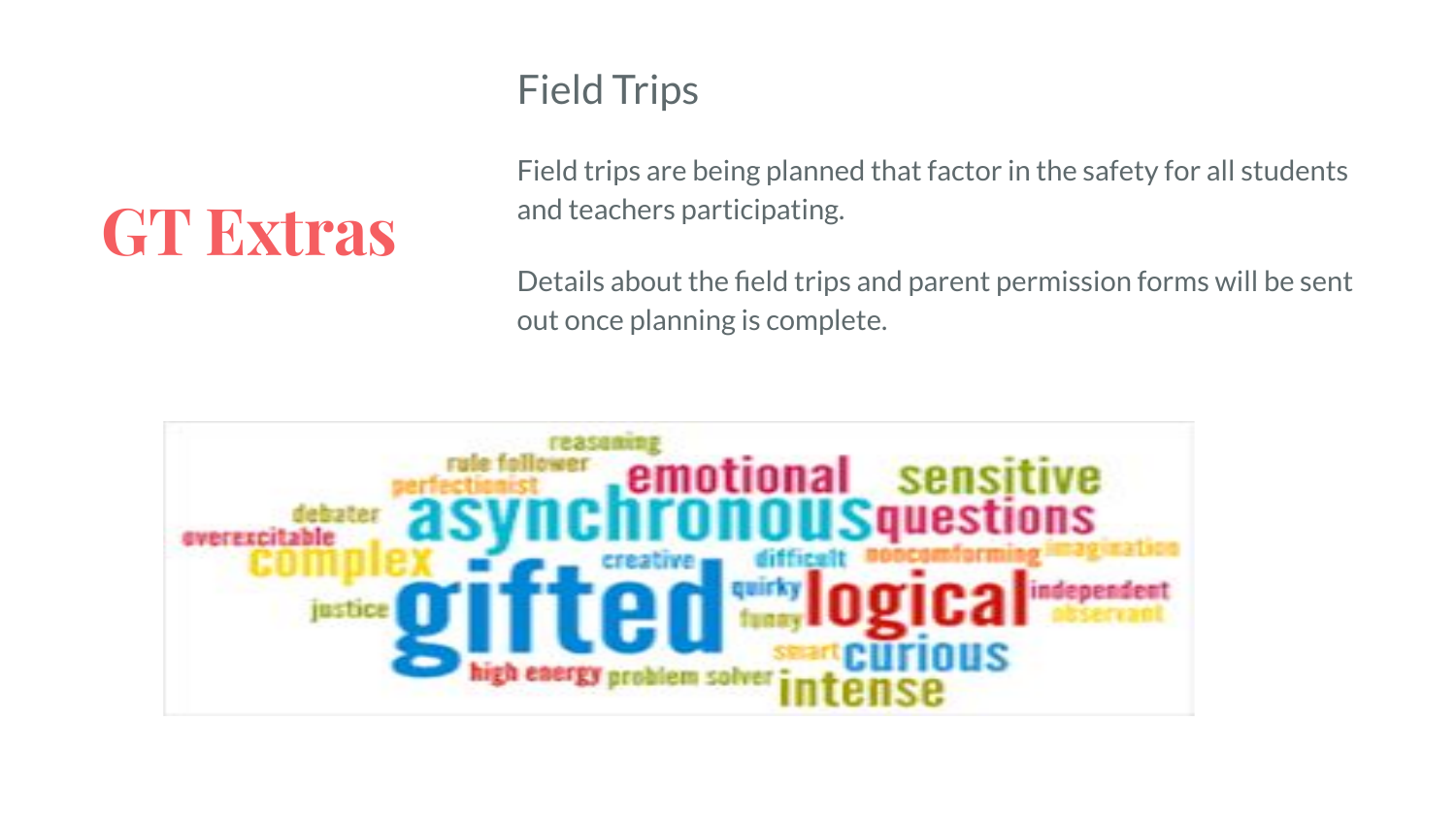## **Advanced/Pre-AP teachers at FMS**



*6th grade GT elective teacher:* Carrie Curtis

*English:* Valerie Bonn, Joel Bradley, Katharine Simington

*Math:* Brandie Marshall,, Elaine Renaud, Michele Willis

*Science:* Stacy Campbell, Jeremy Grace, Gayle Toohey

*Social Studies:* Carrie Curtis, Shane Willis, Elizabeth Kraus

*\*\*Teachers who provide instruction and services to GT students have a minimum of 30 hours initial staff development and 6 hours of professional development each year.*